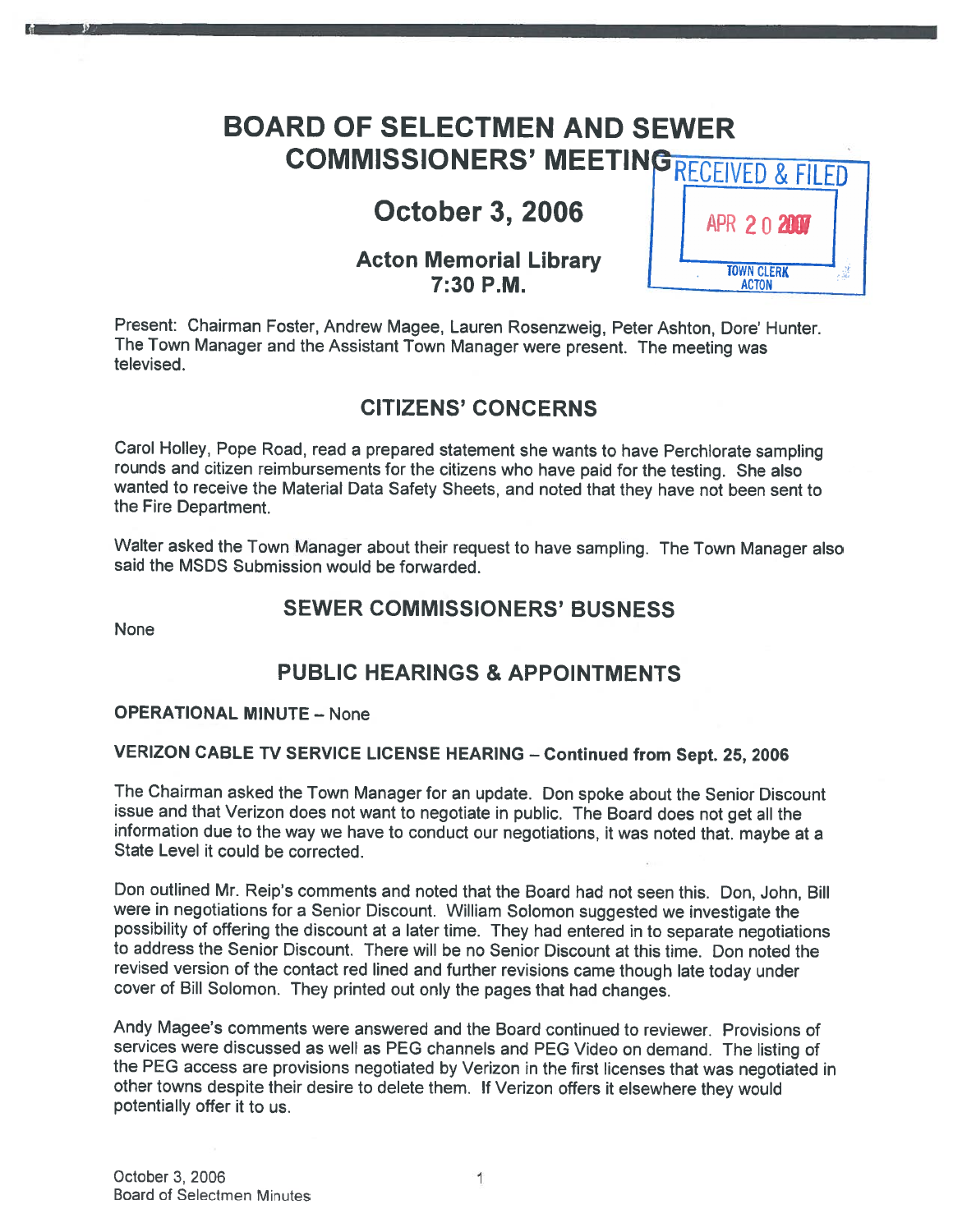Insurance Provisions - Selectmen Magee asked if Council was comfortable with this amount of insurance. He replied yes.

Definition of Town correct, Council said yes, it covers all.

Reasonable Time —Reasonable satisfaction time. Council said that he agree<sup>d</sup> with the vagueness of the section. Andy said that he would go forward with goo<sup>d</sup> faith.

Liquidated fees — Is this too low? Counsel said that some language changes have been made to address this remedy. They have changed the language, and damages would be if we choose another remedy. Counsel said that it was enoug<sup>h</sup> to address <sup>a</sup> fifteen year build out.

Walter spoke about audit reimbursement increased from <sup>10</sup> to <sup>15</sup> thousand. <sup>A</sup> payou<sup>t</sup> schedule of the payments have been made.

Walter said that we have reviewed the questions and the Cable Committee concerns have been addressed.

Lauren thanked the CAC for their hard work. She also thanked William Solomon. She is <sup>p</sup>leased with most of the changes. She asked about <sup>a</sup> local office for Verizon, and do they have <sup>p</sup>lans to locate in Acton. No provision in license for <sup>a</sup> local area office. They have <sup>16</sup> <sup>p</sup>laces in the area, and they might locate some where in Acton. They said it would be discussed in the next few months as they launch their services.

Andy asked about service area issue. He noted that it would be to their advantage to ge<sup>t</sup> people on board. Are <sup>a</sup> significant number of residents 65 % or 85%? Verizon said substantial, is 75 percen<sup>t</sup> of this town.

Verizon noted they have issues with Condo Boards, multi family units and they need to be negotiated. It cost 10 million to build out Acton.

Walter noted the submittal of records in connection with the Licensing. <sup>A</sup> map of the cable service area. 8.5.5 is <sup>a</sup> way to address reports.

Dore' spoke about delays and process will have to review if it comes up. He was disappointed that the Senior Discount was not <sup>g</sup>iven. Dore' suggested that <sup>a</sup> selectman should be involved in future negotiations. Walter noted if we did that we could spea<sup>k</sup> in Executive Session.

Peter noted that he had attended <sup>a</sup> meeting last week. He will suppor<sup>t</sup> the license and suggested that the Manager write his suggestions about changing the law and working with the legislature.

Walter wanted to echo the Board members.

Terra Friedrichs, private citizen asked about level <sup>p</sup>laying field and asked what the Selectmen thought. Peter expresse<sup>d</sup> his concern about the level <sup>p</sup>laying field. There are some concerns, but for example his was the senior discount. Council would be foolish to think the senior discount would be included in Cablevision's licenses going forward. Peter said that we have safeguards for the next 3 years.

Venki Srinivasan, Newtown Road, talked about Senior Citizen Discount. Digital Cable costs he reviewed noted that Verizon is \$17.00 cheaper. The prices will be more affordable than Cablevision with Senior Discount.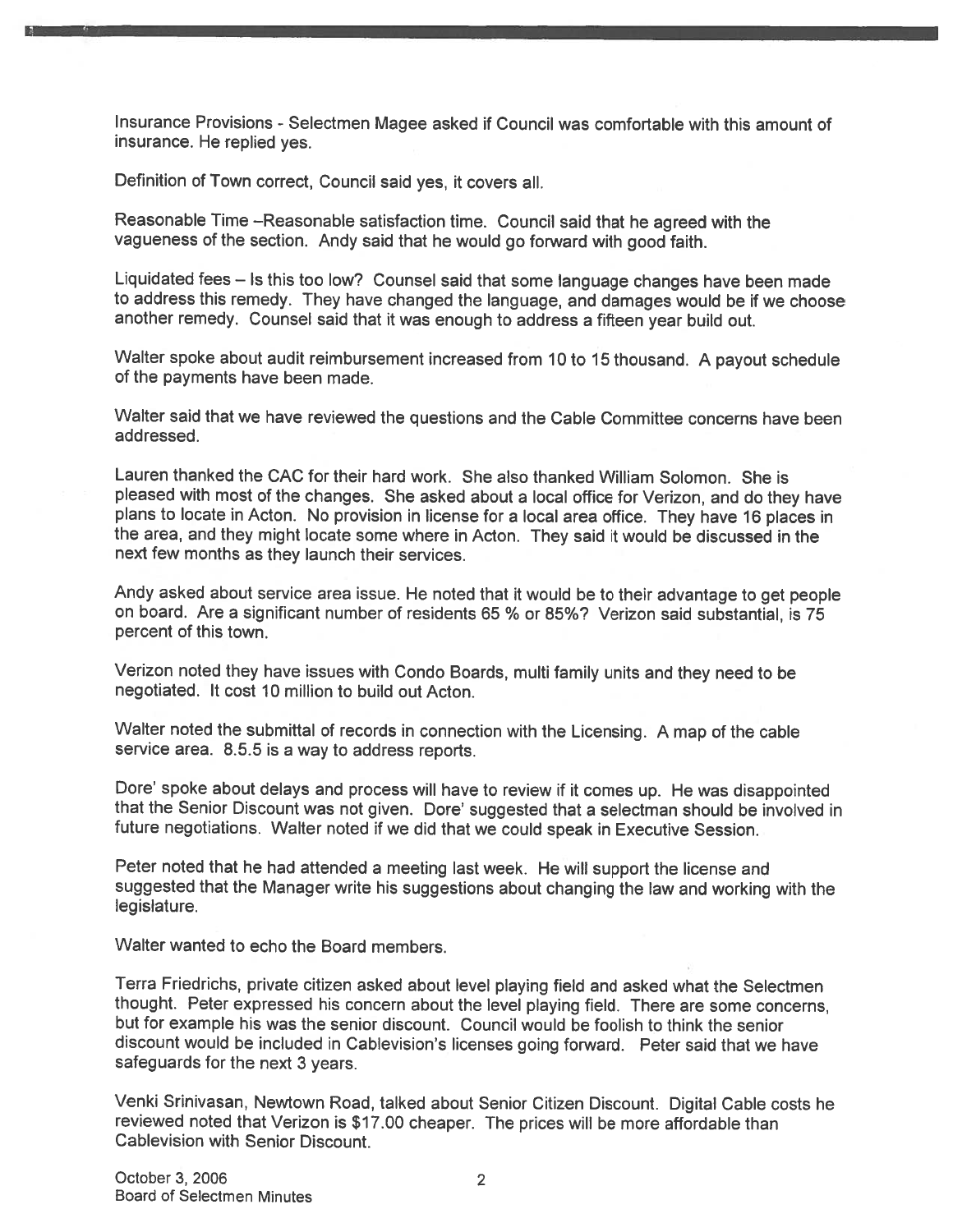Dore' noted hearing from citizens by form letter, and noted that the letter he go<sup>t</sup> from the citizen who wrote his own letter was much better then the form letters.

PETER ASHTON - Motion to accept the license in its current form understanding that a couple<br>of issues are to be resolved. ANDY MAGEE - second. UNANIMOUS VOTE.

Bill Solomon noted Exhibit <sup>C</sup> PEG Channels has not been completed. We need to pu<sup>t</sup> numbers for our community Public Channel <sup>8</sup> and governmen<sup>t</sup> <sup>10</sup> and Educational 9. The side letter was discussed the revenue paid by subscribers and listed for PEG access Capital to have on the bill, or not on the bill at all. This is used to calculate the subscriber fees paid to the Town. Verizon sought to exclude this and they ended up including gross revenue. The side letter says we don't have to pay the 5% PEG until the town provides evidence that it is currently paid by Comcast. Bill Solomon suggested the Board sign the side letter in a separate motion.

Walter asked about the side letter and why was it not included in the contract.

DORE' HUNTER - Moved we execute the side letter. PETER ASHTON - second. Bill Solomon felt it was <sup>a</sup> fair reques<sup>t</sup> and the solution is not perfect but acceptable. UNANIMOUS VOTE

Walter asked about the side letter being reviewed and signed tonight. Bill Solomon said it shows goo<sup>d</sup> faith negotiations. Verizon agree<sup>d</sup> to not require language about capital excluded, if the other company did not pay it.

Mr. Train spoke about the side letter was par<sup>t</sup> of the process. Reasonable evidence simply writing to us and saying what is paid.

Andy Magee said that goo<sup>d</sup> faith is not <sup>a</sup> question it was negotiated in goo<sup>d</sup> faith. Andy is comfortable with this now.

Mr. Hickey, resident spoke about the form letter and he wanted to come in personally. He noted he supports the license and also was concerned that the senior discount was not offered.

### SELECTMEN'S BUSINESS

#### QUARRY ROAD ACCESS EASEMENT AGREEMENT- REVISITATION OF YIN AND CREIGHTON PEET'S PROPERTY AT QUARRY ROAD.

The Peet's have <sup>g</sup>iven water rights and the Peet's will <sup>g</sup>ive an easement over their property to access another parce<sup>l</sup> and to pass and re-pass on this property. Don is comfortable. Andy noted no relation with the Magee's. PETER ASHTON — Moved to Approve the Agreement. DORE' HUNTER — Second. UNANIMOUS VOTE

## CONSENT AGENDA

Waiver of NARA Park Fees reques<sup>t</sup> from two schools. The Board approves the waiver, but if additional out of pocket costs occur, they would have to incur the fees. Peter abstained as his child is in the music program.

State of the Town will be discussed at the next meeting, the Board was asked to come up with ideas.

Walter asked the Town Manager to bring back for some discussion the capital items. The various departments have been solicited for items and to update the Five Year Plan. The Board October 3, 2006 3 Board of Selectmen Minutes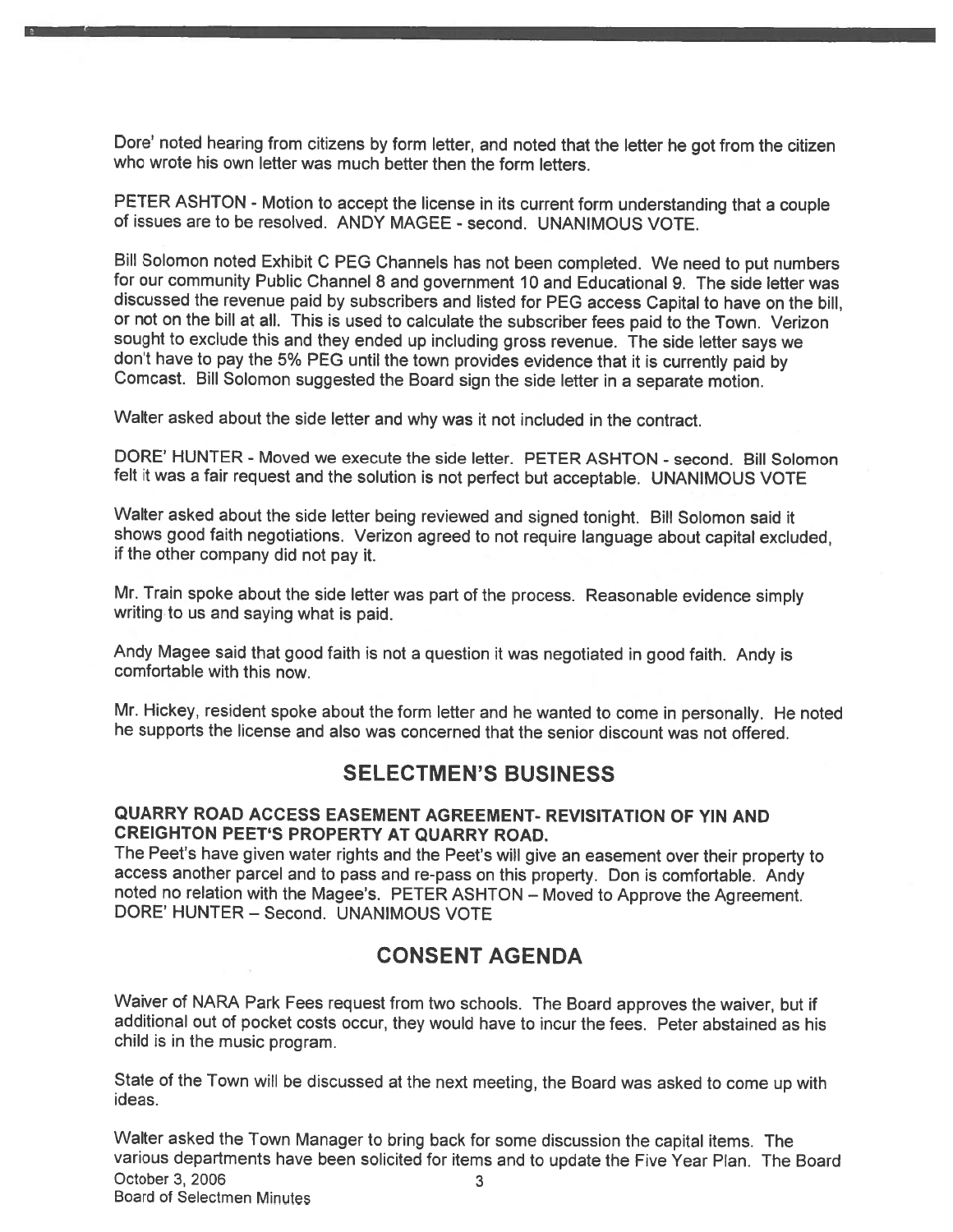asked for an update with what we have done, and have the Town Manager take <sup>a</sup> stab at <sup>a</sup> priority list.

Lauren spoke about expedited development permit for quick developments for companies out there looking for <sup>a</sup> site.

Water Resources meeting went well and next meeting is on the October 11, at the school conference room

Peter will discuss the Town Manager's review next meeting.

### TOWN MANAGER'S REPORT

None

### EXECUTIVE SESSION

None

Clerk, Board of Selectmen<br>Clerk, Board of Selectmen

L1JI7jL) Date: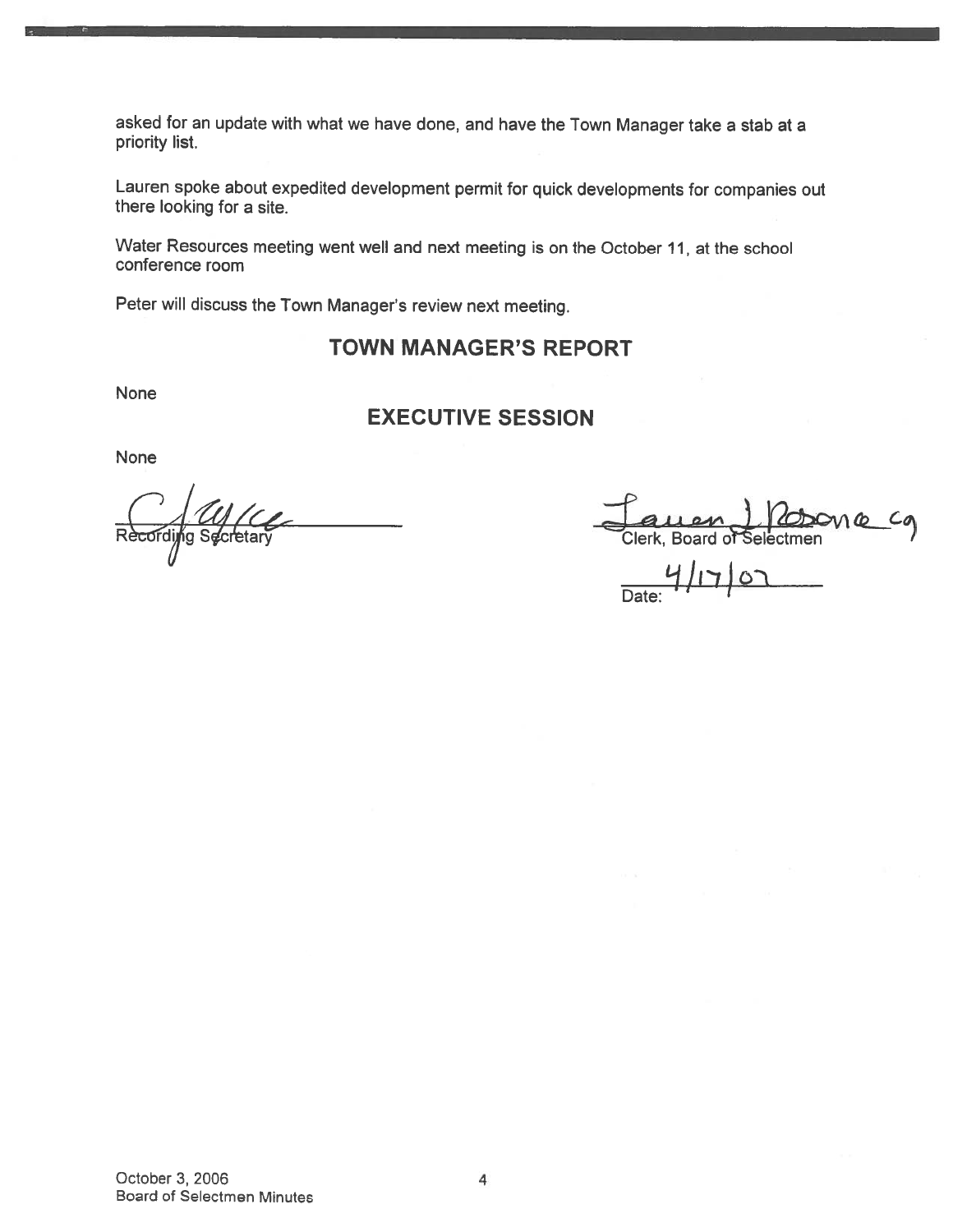# BOARD OF SELECTMEN & SEWER CoMMIssIONERs' MEETING AGENDA OcToBER 3, 2006

# The Acton Memorial Library 7:30 PM

### I. CITIZENS' CONCERNS

## II. SEWER COMMISSIONERS' BUSINESS

(None scheduled)

# III. PUBLIC HEARINGS AND APPOINTMENTS

1. 7:30 VERIZON CABLE TV SERVICE LICENSE HEARING (CONTINUED) Enclosed <sup>p</sup>lease find materials in the subject regard.

### IV. SELECTMEN'S BUSINESS

- 2. QUARRY ROAD ACCESS EASEMENT AGREEMENT Enclosed <sup>p</sup>lease find material in the subject regard, for Board consideration.
- 3. OTHER BUSINESS

### V. CONSENT AGENDA

None

VI. TOWN MANAGER'S REPORT

## VII. EXECUTIVE SESSION

### ADDITIoNAL INFORMATION

Enclosed <sup>p</sup>lease find additional correspondence that is strictly informational and requires no Board action.

Page 1